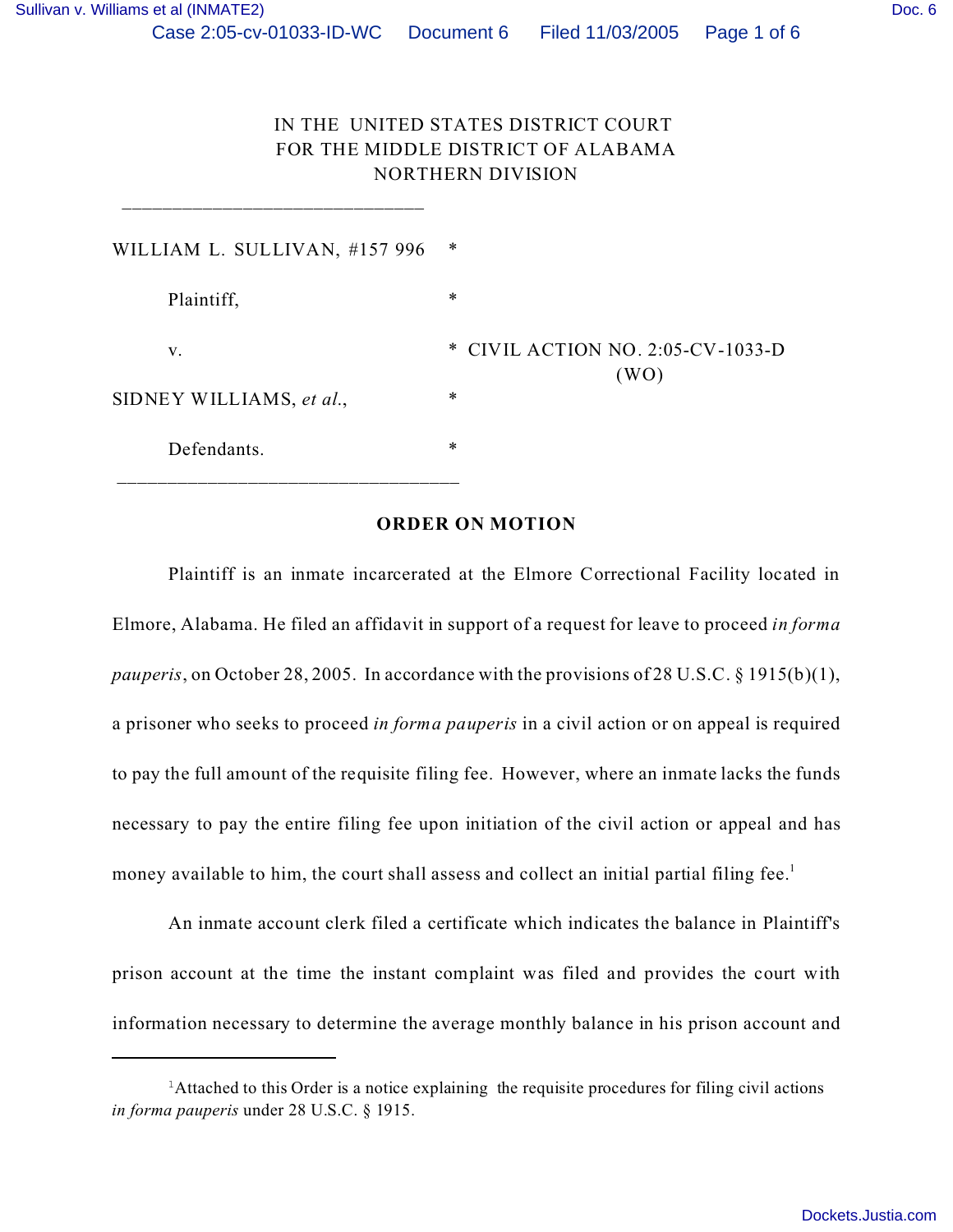the average monthly deposits to such account for the six month period preceding the filing of this complaint. A review of this information reveals that Plaintiff lacks the funds necessary to pay the \$250.00 filing fee. The documents further establish that for the six month period immediately preceding the filing of the instant complaint the average monthly deposits to Plaintiff's prison account were \$143.17. Such amount was greater than the average monthly balance in Plaintiff's account (\$76.85). Thus, in accordance with the provisions of 28 U.S.C. § 1915(b)(1)(A), Plaintiff is required to pay an initial partial filing fee of \$28.63 (20 percent of the average monthly deposits to Plaintiff's account).

Accordingly, it is ORDERED that:

1. On or before November 22, 2005 Plaintiff shall forward to the Clerk of this Court the sum of \$28.63 as an initial partial filing fee. Plaintiff is hereby advised that it is **his responsibility** to submit the appropriate paperwork to the prison account clerk for transmission of his funds to this court for payment of the initial partial filing fee. If the funds are not now available in Plaintiff's prison account, he must make arrangements for payment of the requisite filing fee;

2. Plaintiff shall make monthly payments of 20 percent of each preceding month's income and/or funds credited to his account as payments towards the \$250.00 filing fee in accordance with  $28$  U.S.C.  $\S$  1915(b)(2);

3. Those persons having custody of Plaintiff shall forward the above described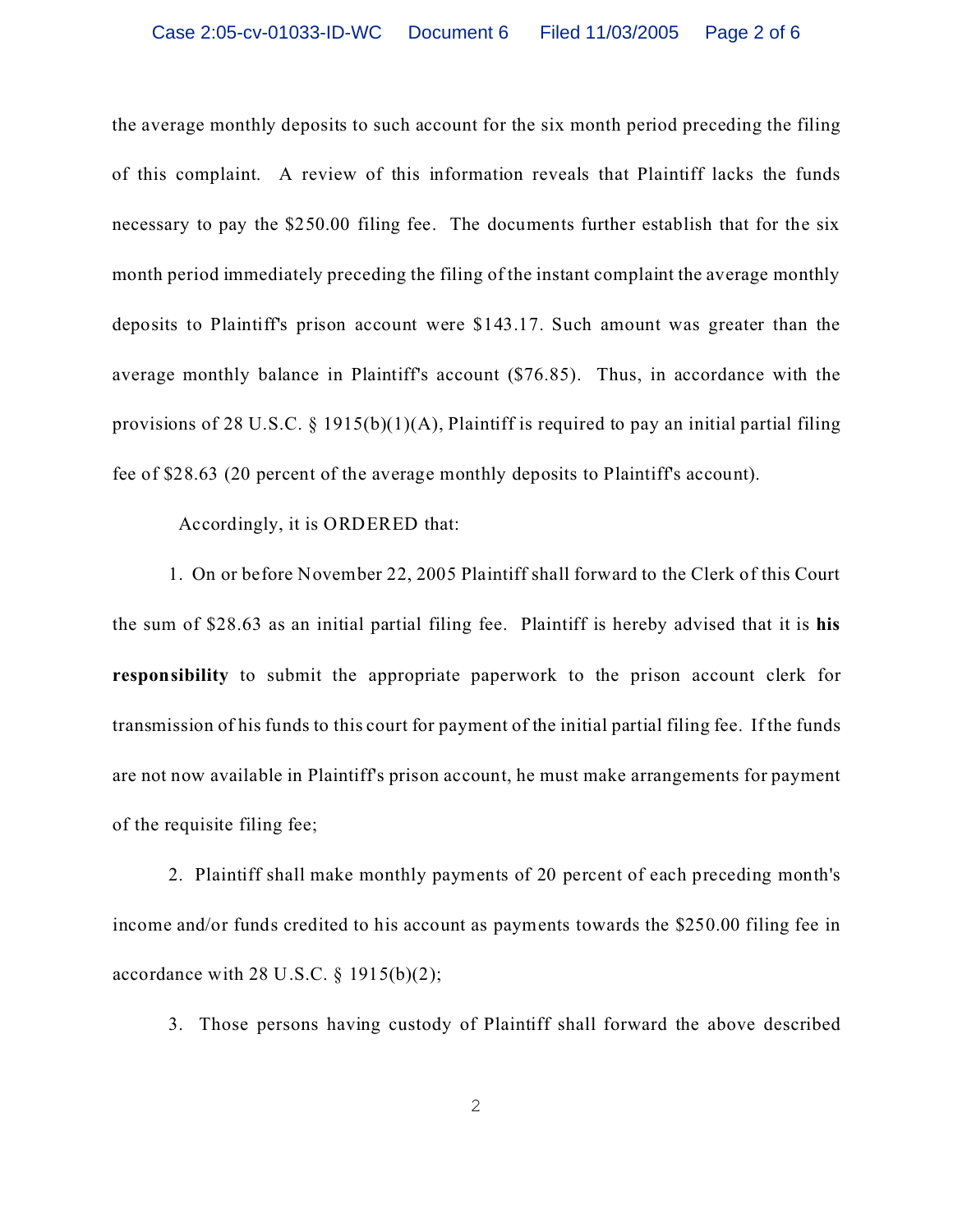payments from his inmate account to the Clerk of this Court each time the amount in the Plaintiff's account exceeds \$10.00 until the \$250.00 filing fee is paid in full;

4. The Clerk of Court SEND a copy of this Order to the account clerk at the Elmore Correctional Facility;

5. Except to the extent that payment is required under this order, Plaintiff's motion for leave to proceed *in forma pauperis* (Doc. No. 3), IS GRANTED pursuant to 28 U.S.C.

 $§ 1915(a)(1);$  and

6. Plaintiff is cautioned that his failure to pay the initial partial filing fee in compliance with this order may result in a recommendation the Magistrate Judge will recommend that his case be dismissed and such dismissal will not be reconsidered unless exceptional circumstances exist. $2$ 

Plaintiff is also advised that if he files a notice of appeal he will likewise be required to pay the requisite appellate filing fee which is currently \$255.00. Thus, if at the time Plaintiff files a notice of appeal he has the necessary funds to pay the \$255.00 filing fee, he must submit such amount to the court with the notice of appeal. If the requisite funds are not available and Plaintiff seeks to proceed *in forma pauperis* on his appeal, he must complete an affidavit in support of such request and supply the court with a certified copy of his prison account statement for the 6-month period preceding the filing of the appeal. However, Plaintiff is informed that regardless of this court's determination on his *in forma pauperis*

<sup>2</sup>**Plaintiff is advised that if he is unable to procure the initial partial filing fee within the time allowed by this court he must inform the court of such inability and request an extension of time within which to file the fee**. **Plaintiff is further advised that if this case is dismissed for failure to pay the initial partial filing fee or for any other reason he remains obligated to pay the \$250.00 filing fee**. The filing fee will be collected from any funds which become available to Plaintiff and will be forwarded to this court by those persons having custody of the plaintiff pursuant to the directives contained in this order. **Moreover, Plaintiff is hereby informed that notwithstanding payment of the initial partial filing fee this court will dismiss this case prior to service of process if the court determines that the action is frivolous, malicious, fails to state a claim upon which relief may be granted, or seeks monetary relief from a defendant who is immune from such relief in accordance with the provisions of 28 U.S.C. § 1915(e)(2)(B)(i), (ii) and (iii).**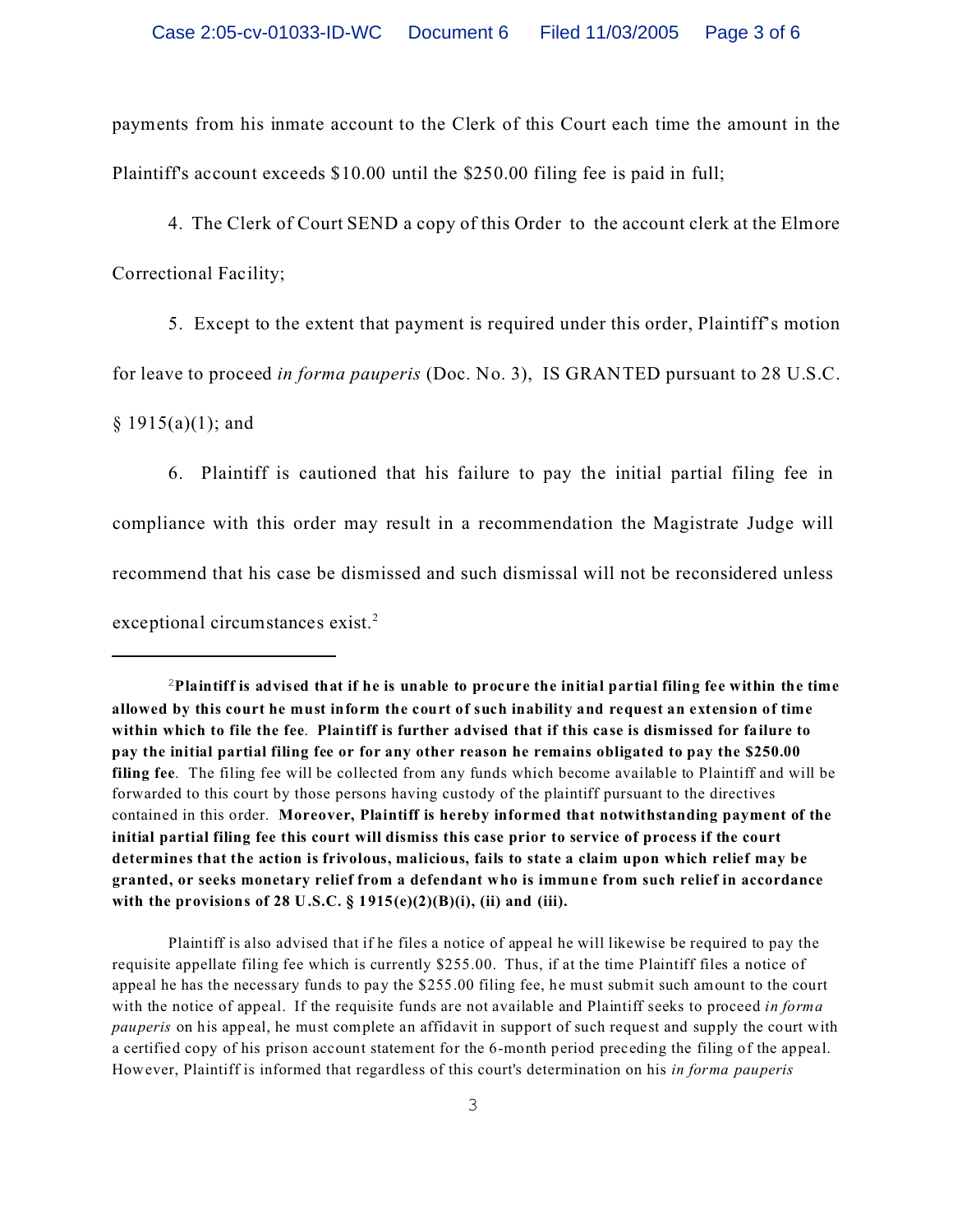Done this 3rd day of November, 2005.

/s/ Vanzetta Penn McPherson VANZETTA PENN MCPHERSON UNITED STATES MAGISTRATE JUDGE

motion the entire appellate filing fee will be collected from those persons having custody of him from funds available in his prison account in a manner similar to that outlined in this order.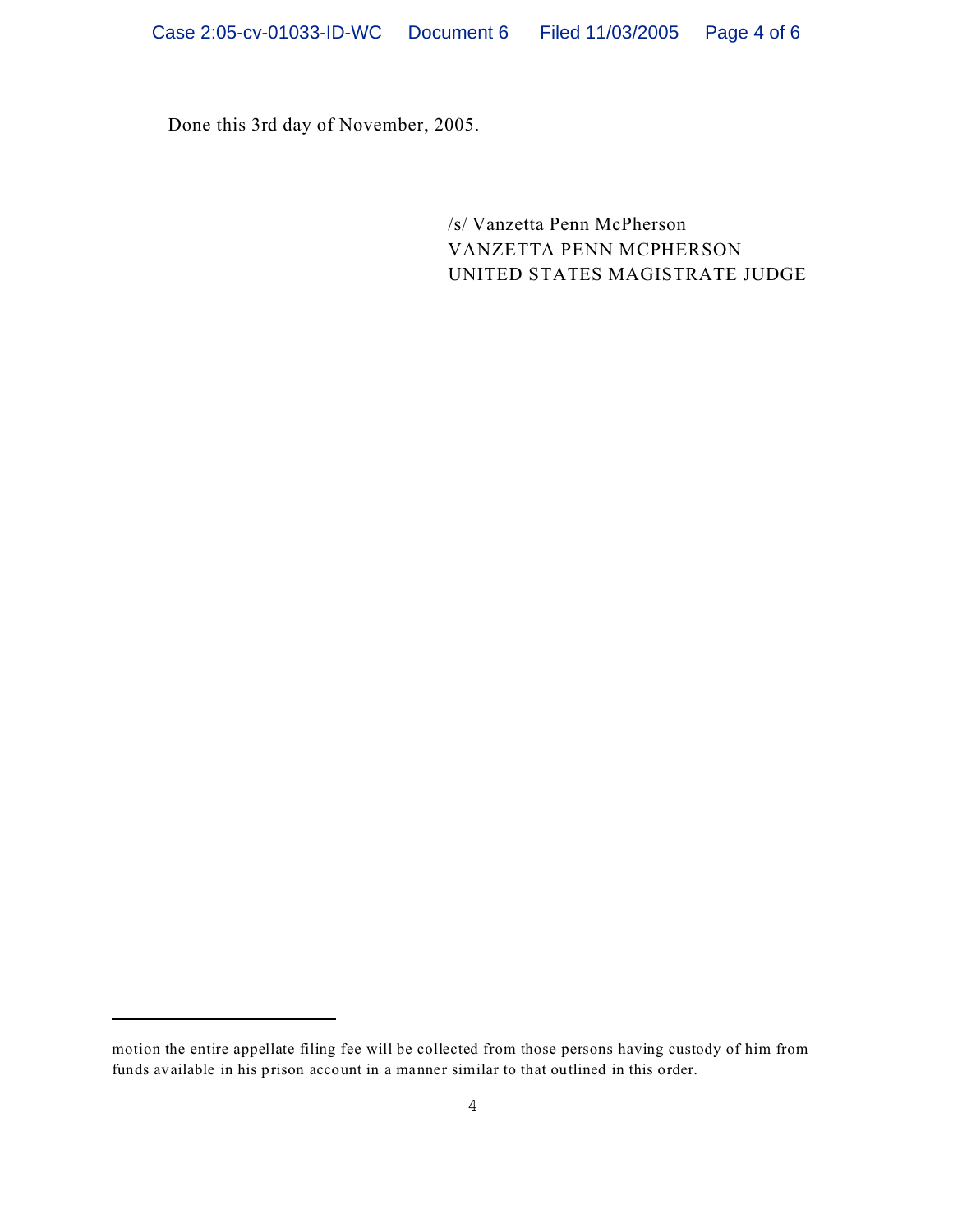### **NOTICE**

## INFORMATION TO PRISONERS SEEKING LEAVE TO PROCEED *IN FORMA PAUPERIS* PURSUANT TO 28 U.S.C. § 1915 IN CIVIL ACTIONS BEFORE ANY FEDERAL COURT

**In accordance with 1996 amendments to the** *in forma pauperis* **(IFP) statute governing civil actions in federal court, as a prisoner you will be obligated to pay the full filing fee of \$250.00 for a civil action**. **If you later file an appeal, the filing fee for the appeal is \$255.00 and you will likewise be responsible for payment of such fee. Thus, if at the time you file your action you have the funds available to pay the requisite filing fee, you must send such amount to the court with your complaint or notice of appeal and, if appropriate, your IFP application.** 

If you do not have enough money to pay the full filing fee when your action is filed, you can file the action without prepayment of the filing fee. However, the court will assess and, when funds exist, collect an initial partial filing fee. The initial partial filing fee will be equal to 20 percent of the average monthly deposits to your prison or jail account for the six months immediately preceding the filing of the lawsuit, or 20 percent of the average monthly balance in your prison or jail account for that same six month period, whichever is greater. The court will order that you make the initial partial filing fee out of your prison or jail account or any other funds you have indicated are available to you. **If you fail to submit the initial partial filing fee, your case will be dismissed and the full amount of the filing fee will be collected from those persons having custody of you**.

After the initial partial filing fee has been paid, you will be responsible for paying the balance of the filing fee. To fulfill your obligation for payment of the full filing fee, each month you will owe 20 percent of your preceding month's income toward the balance on the filing fee. Pursuant to an order of the court, the agency that has custody of you will collect that money and send payments to the court any time the amount in the account exceeds \$10.00. **You are advised that the balance of the filing fee will be collected even if the action is subsequently dismissed for any reason, summary judgment is granted against you, or you fail to prevail at trial.** 

In order to proceed with an action or appeal *in forma pauperis* you must complete the affidavit in support of your request to proceed *in forma pauperis* and supply the court with a certified copy of your prisoner account statement for the 6-month period preceding the filing of the complaint or notice of appeal and return it to the court with your cause of action. If you submit an incomplete form or do not submit a prison or jail account statement with the form, your request to proceed *in forma pauperis* will be denied.

### **Regardless of whether some or all of the filing fee has been paid, the court is**